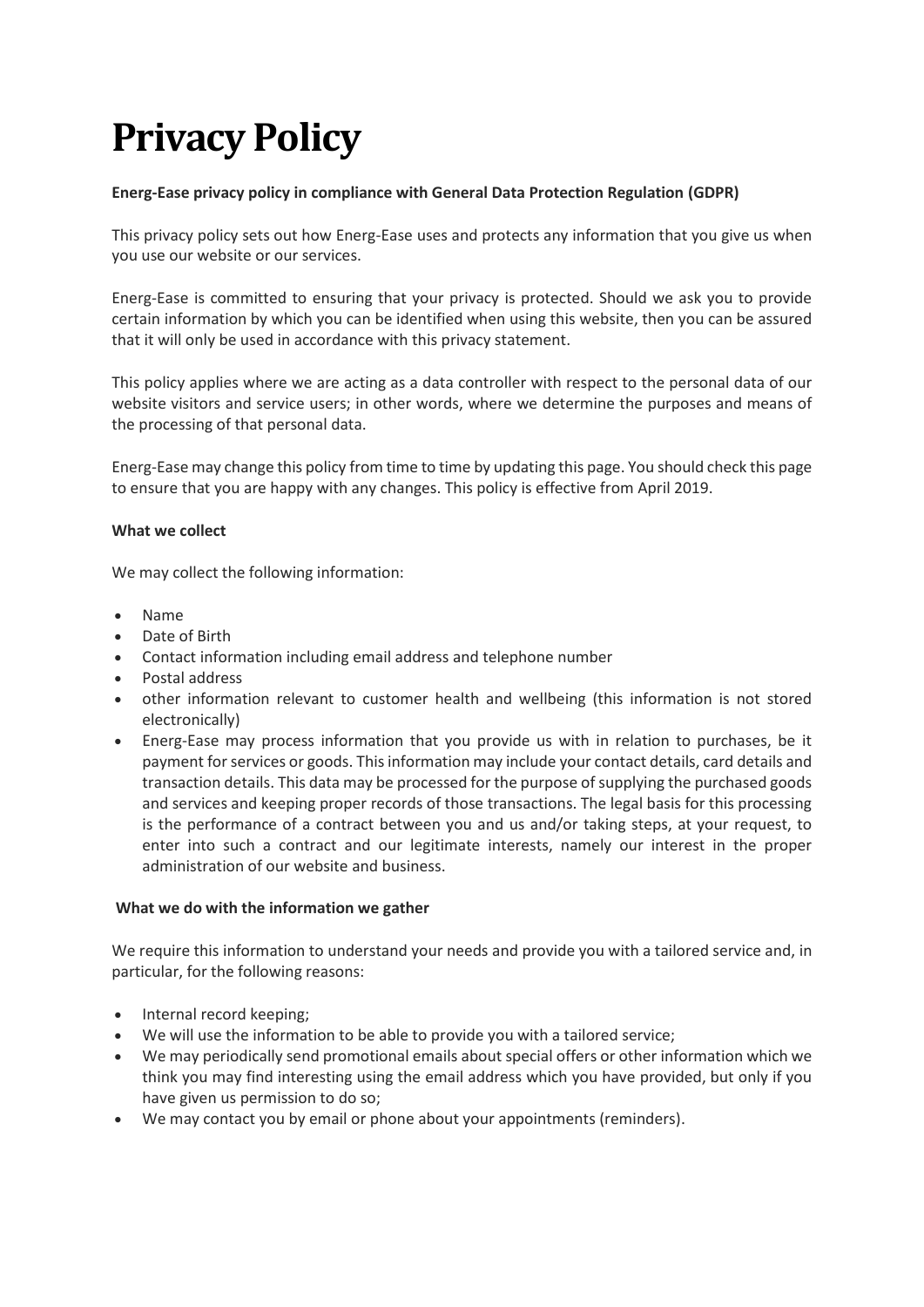The only personal data we store electronically is your name, telephone number and email address

- Your name and phone number are saved electronically in our phone so that we can call or sms you regarding your appointments
- Your name and email address are stored electronically in our email system so that we can contact you regarding your appointments
- Your name, email address and mobile phone number are stored in our contacts data base (which is connected to our booking scheduler) so that we can send you an email reminder a week before your appointment and and sms reminder a day before your appointment
- Your name and email address are stored in software called 'Mailchimp' from which we send our newsletters or offers, but only if you have given us permission to do so.

## **Security**

Energ-Ease is committed to ensuring that your information is secure. In order to prevent unauthorised access or disclosure, we have put in place suitable physical, electronic and managerial procedures to safeguard and secure the information we collect online.

## **How we use cookies**

Energ-Ease use cookies to give you the best possible experience when visiting our site.

Cookies are small text files that are stored on the visitors computer and are used to track what the visitor is doing on the website.

There are two main types of cookies;

- 1. A persistent cookie, which is stored on the visitor's computer during a selected time;
- 2. A session cookie, which is stored temporarily in the computer memory when the visitor is browsing the site, the session cookie disappears when you close your browser.

Energ-Ease use cookies to:

- 1. Improve the user experience of the site, by for example by adapting the site to reflect the visitors requirements, choices and interests;
- 2. Provide information for web site statistics regarding the use of the site;
- 3. Follow advertisement in media to adapt our services to help you receive more relevant offers.

Energ-Ease also use cookies from third-party providers. These are used mainly to analyse user behaviour with the purpose to improving user experience, and to offer more relevant advertising.

## **You can choose if you want to accept cookies**

If you do not want to accept the use of cookies, you can adjust the system settings in your browser. Certain functionality can only be used if your browser allows cookies.

## **Links to other websites**

Our website may contain links to other websites of interest. However, once you have used these links to leave our site, you should note that we do not have any control over that other website. Therefore, we cannot be responsible for the protection and privacy of any information which you provide whilst